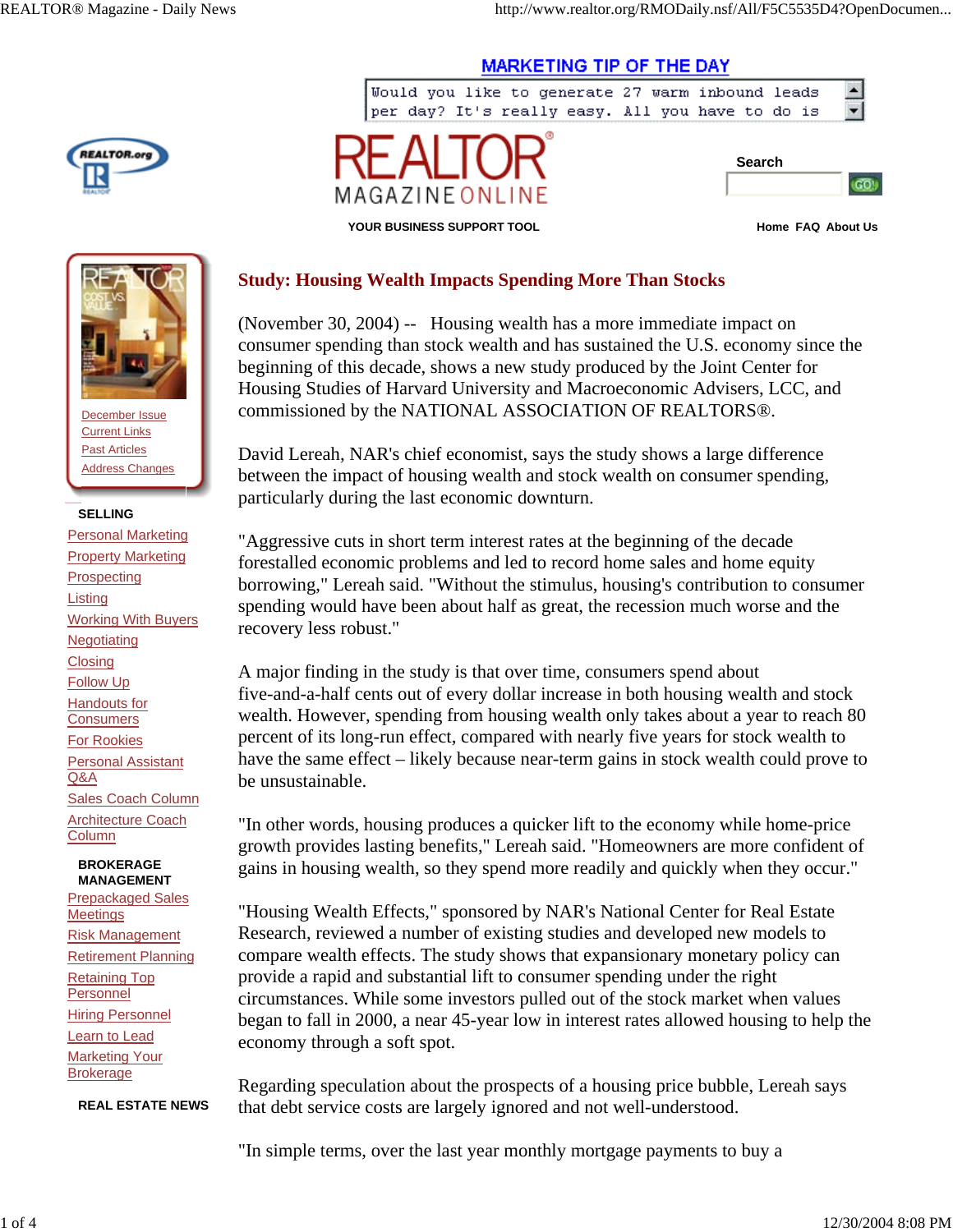**Industry News** Regional News Commercial News

## **TECHNOLOGY**

Ask Mr. Internet Tech Watch Internet Q&A Software Q&A Wireless/ Communication Q&A Hardware Q&A

### **GENERAL INFORMATION**

Advertise With Us 2005 Editorial **Calendar Subscriptions Reprints** About Us Our Partners REALTOR.org

median-priced home would have taken about 18 percent of the typical family's income," he says. "In the early 1980s these costs exceeded 30 percent of family income, so we now have a fair amount of headroom. The fundamentals of a growing population, tight supply of homes available for sale and rising construction costs will support home prices moving forward."

Home price changes are far less volatile than stock values, but individual returns depend on market conditions in local areas. Between 1983 and 2003, the average deviation in annual value from national price trends in the top 100 metropolitan areas was only 4.7 percent. By contrast, stock values can rise and fall rapidly—even over the course of a single day.

During the period of 2001 to 2003, housing contributed more than one-quarter to consumer spending in each of those years. About half of that boost was attributable to gains in housing wealth through equity withdrawals and realized capital gains, confirming that housing propped up the economy.

In the fourth quarter of 2003, home equity accounted for 19 percent of household wealth, slightly higher than the combination of stocks and mutual funds. However, homeownership is more widespread than ownership of stock and contributes more to the balance sheet of the typical household. Home equity exceeded the value of stock owned directly by households by \$2.6 trillion.

Other findings include:

About 6 in 10 homeowners have more home equity than stock wealth.

 Total housing consumption, operations, related goods and investment came to about 23.1 percent of Gross Domestic Product in 2003. Over the last 50 years, housing has hovered between one-fifth and one-quarter of GDP.

• Housing wealth accounts for 36 percent of the nation's tangible assets. The U.S. Federal Reserve Board estimated the value of housing stock at \$15.2 trillion in the fourth quarter of 2003.

 Late last year, the homeownership rate was 68 percent, but only 52 percent of households held stock—either directly or indirectly.

• In 2001, the Federal Reserve Board's Survey of Consumer Finances showed that the top 1 percent of stockholders controlled 33.5 percent of stock, while the top 1 percent of homeowners controlled 13 percent of home equity.

Lereah says homeownership has a larger effect than stocks on the typical household's finances. "The broader distribution of homeownership means that changes in stock wealth affect a much smaller share of households and mostly affects those with larger disposable incomes," he says.